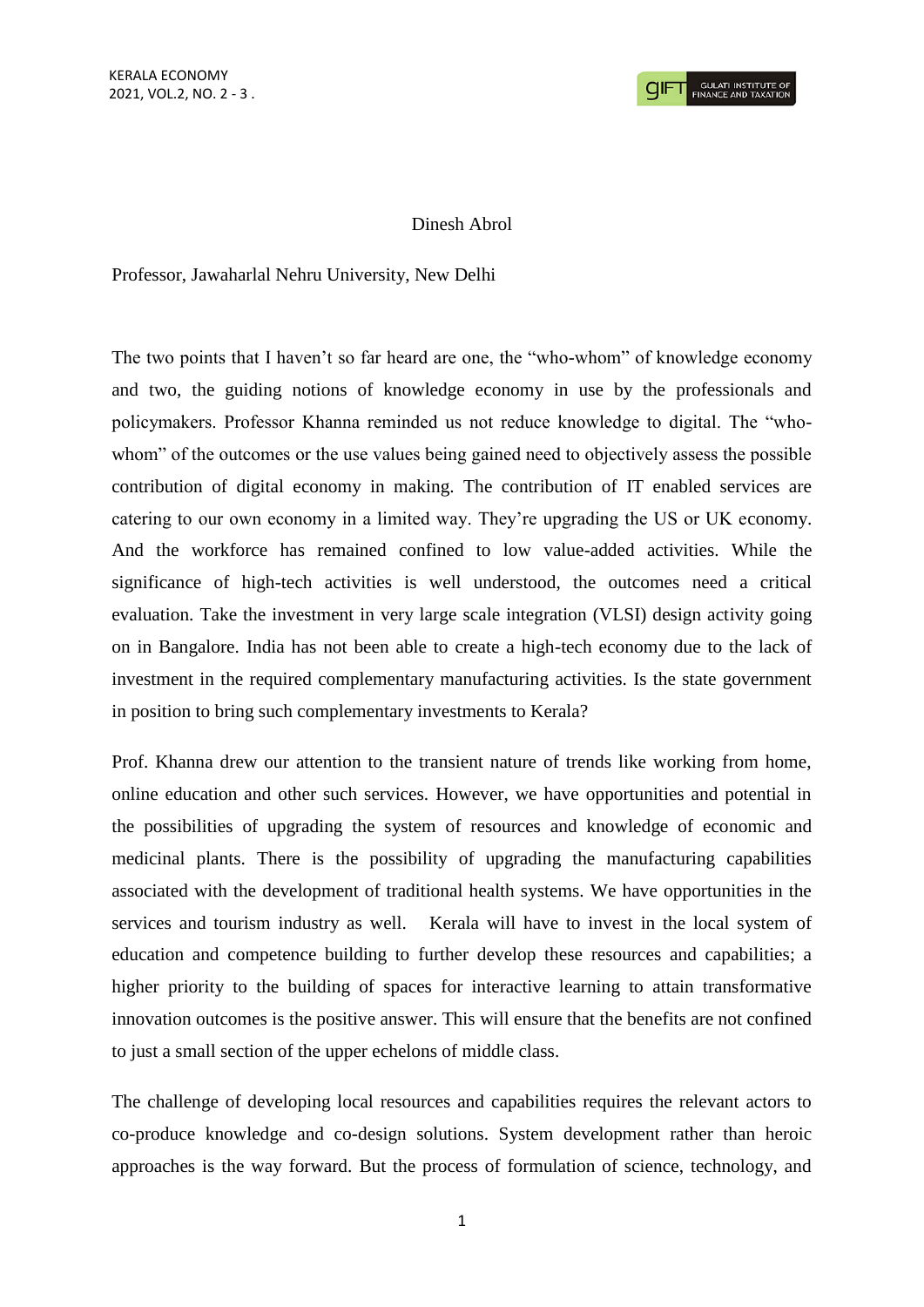KERALA ECONOMY

innovation policy (STIP, 2020) has completely bypassed the states. The STIP 2020 draft available for public discussion has been worked out without interacting with the states. A progressive government is in place in Kerala, and it is expected to make the investments in science, technology and innovation to serve the people. In the given context, the question is how the state government of Kerala should be investing in the local system of education and competence building to enhance the absorptive capacity of the state and formulate policy programmes for the upgrading of knowledge economy of Kerala.

The progressive tradition of promotion of collective action in Kerala is her strength. Local self-government capacity for the benefit of people's planning has been attempted in Kerala. Kudumbshree, the largest woman solidarity and social economy programme of the world, is in place in the state of Kerala. How is the state government planning to link these components of the existing ecosystem with the upgrading of knowledge economy? How can the state government encourage these strengths to actively participate in the development of the knowledge economy?

There are the challenges of climate change requiring distributed capabilities but networked to undertake disaster management. Health and environmental challenges require the knowledge economy to contribute to build on the resilience shown during the COVID-19 crisis. Information and communication technology (ICT) skills and capabilities need to be harnessed for the benefit of disaster management and climate risk reduction. Can Kerala harness the ICT skills and competences to develop unique strengths and become the source of knowledge and capabilities? Can we create a platform economy for the benefit of providing producer services for climate risk reduction and agricultural services? In Kerala, the knowledge economy should be connected with the processes of people planning and the development of the role and contribution of local self-governments. Let us innovate to create a universal basic infrastructure capable for a sustainable urban economy.

The vibrant local self-governments can enable the social cooperatives to develop as social carriers of a circular economy in Kerala. Development of the nodes of a networked system of group enterprises is also the key to the development of universal basic infrastructure and a pro-people platform economy. Kerala should not be in the hands of Uber and Ola, Monsanto and Bayer and so on. The private parties could participate and contribute by following the rules of game to be determined democratically. The notion of innovation has been misused and abused to capture the direction of development process, and so also the notions of

2